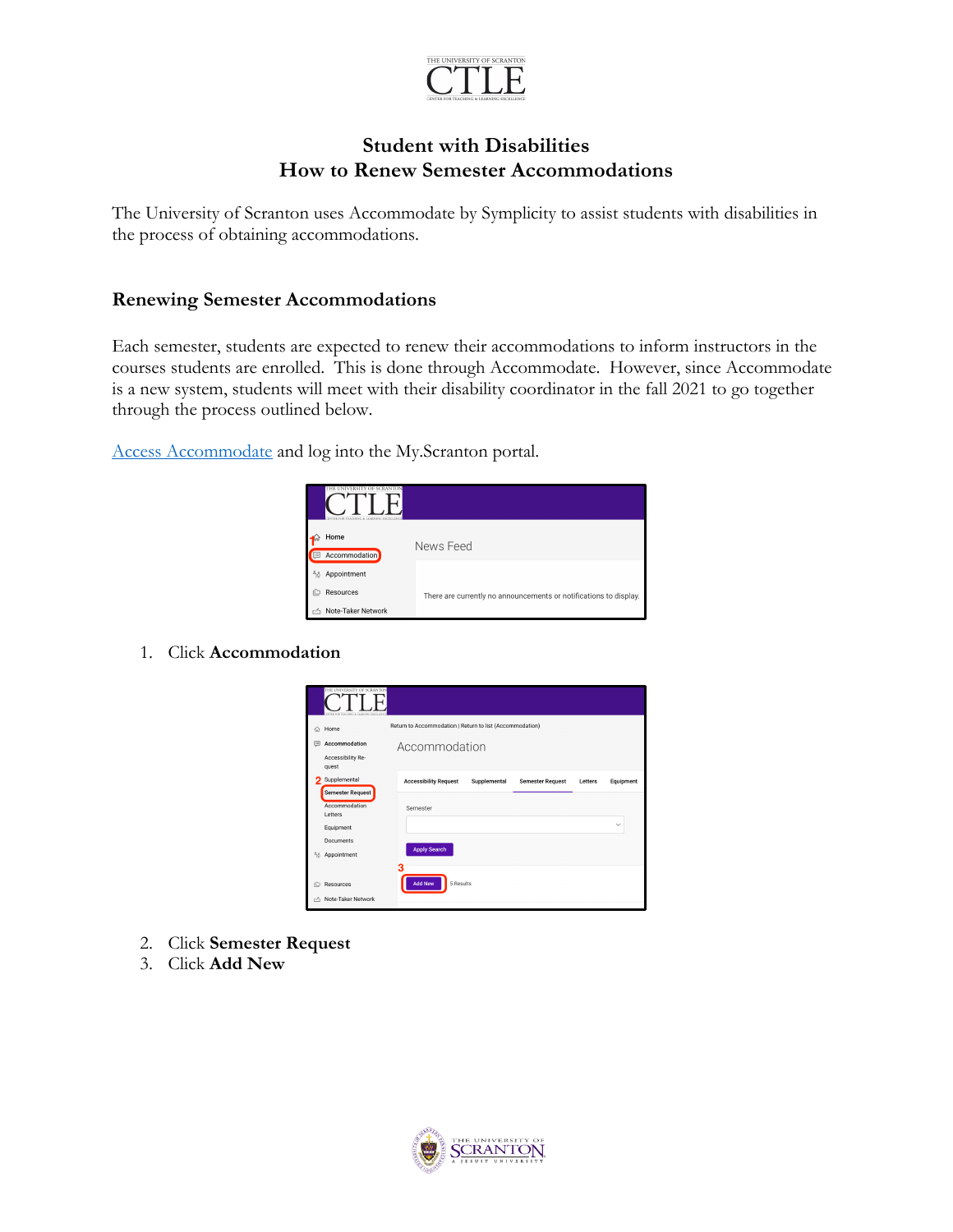

|     | THE UNIVERSITY OF SCRANTC  |                                                                                                                     |  |  |  |  |  |  |
|-----|----------------------------|---------------------------------------------------------------------------------------------------------------------|--|--|--|--|--|--|
| ♤   | Home                       | Return to Accommodation   Return to list (Semester Request)                                                         |  |  |  |  |  |  |
| Θ   | Accommodation              | Accommodation                                                                                                       |  |  |  |  |  |  |
|     | Accessibility Re-<br>quest |                                                                                                                     |  |  |  |  |  |  |
|     | Supplemental               | <b>Accessibility Request</b><br>Supplemental<br><b>Semester Request</b><br>Equipment<br>Letters<br><b>Documents</b> |  |  |  |  |  |  |
|     | <b>Semester Request</b>    |                                                                                                                     |  |  |  |  |  |  |
|     | Accommodation<br>Letters   | <sup>O</sup> You have been approved for:<br><b>RDA</b>                                                              |  |  |  |  |  |  |
|     | Equipment                  | 1.5x Additional Time for Exams and Ouizzes                                                                          |  |  |  |  |  |  |
|     | 4<br><b>Documents</b>      |                                                                                                                     |  |  |  |  |  |  |
| 58  | Appointment                | Semester<br>v                                                                                                       |  |  |  |  |  |  |
| ıСэ | Resources                  | Special Spring 2021<br><b>Special Summer 2021</b>                                                                   |  |  |  |  |  |  |
| Ê   | Surveys                    | Spring 2021<br>Summer 2021                                                                                          |  |  |  |  |  |  |
| 関   | <b>Testing Room</b>        |                                                                                                                     |  |  |  |  |  |  |

- 4. Click in the Semester drop-down to select an upcoming semester
	- a. Above this selection, you will see a confirmation of your current approved accommodation(s)

|    | THE UNIVERSITY OF SCRANTON                  |                                                             |                                            |                         |         |                              |      |  |
|----|---------------------------------------------|-------------------------------------------------------------|--------------------------------------------|-------------------------|---------|------------------------------|------|--|
| ♤  | Home                                        | Return to Accommodation   Return to list (Semester Request) |                                            |                         |         |                              |      |  |
| (  | Accommodation<br>Accessibility Re-<br>quest | Accommodation                                               |                                            |                         |         |                              |      |  |
|    | Supplemental<br><b>Semester Request</b>     | <b>Accessibility Request</b>                                | Supplemental                               | <b>Semester Request</b> | Letters | Equipment                    | Docu |  |
|    | Accommodation<br>Letters<br>Equipment       | You have been approved for:<br>◉<br><b>RDA</b>              | 1.5x Additional Time for Exams and Quizzes |                         |         |                              |      |  |
| 58 | Documents<br>Appointment                    | Semester                                                    |                                            | 5<br>$\checkmark$       |         | <b>Review Accommodations</b> |      |  |
| ıÒ | Resources                                   | Special Summer 2021                                         |                                            |                         |         |                              |      |  |

## 5. Click **Review the Renewal**

a. Note that all courses for the selected semester are listed underneath